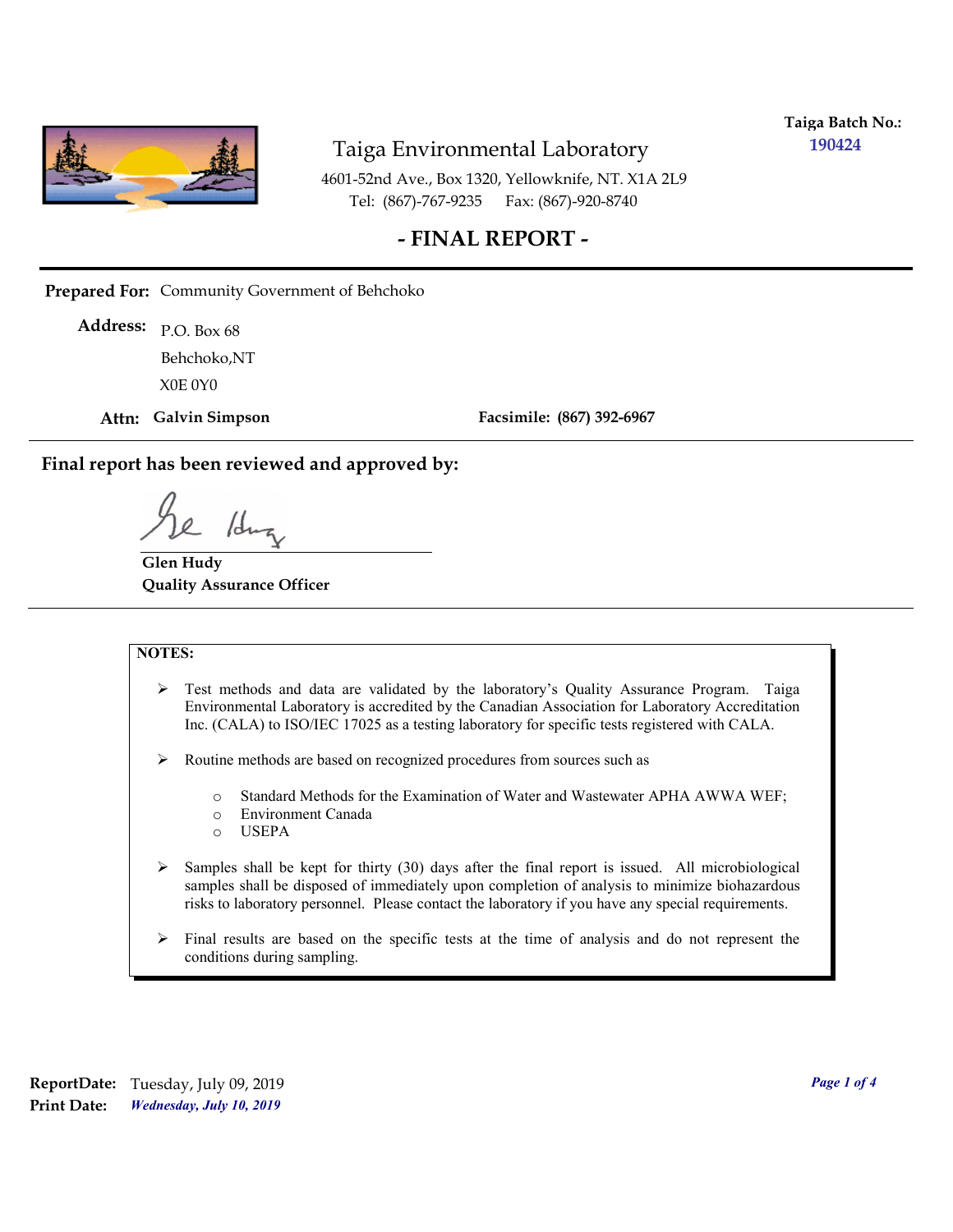

4601-52nd Ave., Box 1320, Yellowknife, NT. X1A 2L9 Tel: (867)-767-9235

**Taiga Batch No.: 190424**

## **- CERTIFICATE OF ANALYSIS -**

#### Client Sample ID: SNP R3 Taiga Sample ID: 001

| Final<br>Report Status:      |
|------------------------------|
| Location: Rae Lagoon         |
| <b>Sampling Time: 9:00</b>   |
| Sampling Date: 26-Jun-19     |
| Received Date: 26-Jun-19     |
| Sample Type: Sewage          |
| Client Project: W2014L3-0002 |
|                              |

| <b>Test Parameter</b>         | <b>Result</b>           | Detection<br>Limit | Units     | Analysis<br>Date | Analytical<br>Method* | Qualifer |
|-------------------------------|-------------------------|--------------------|-----------|------------------|-----------------------|----------|
| <b>Inorganics - Nutrients</b> |                         |                    |           |                  |                       |          |
| Ammonia as Nitrogen           | 0.844                   | 0.005              | mg/L      | $02$ -Jul-19     | SM4500-NH3:G          |          |
| Biochemical Oxygen Demand     | 7                       | 2                  | mg/L      | 26-Jun-19        | SM5210:B              |          |
| <b>CBOD</b>                   | $\overline{2}$<br>$\lt$ | $\overline{2}$     | mg/L      | 26-Jun-19        | SM5210:B              |          |
| Chemical Oxygen Demand        | 123                     | 5                  | mg/L      | 28-Jun-19        | SM5220:D              |          |
| Nitrogen, Total               | 3.09                    | 0.06               | mg/L      | 28-Jun-19        | ISO/TR 11905:1997(E)  |          |
| Phosphorous, Total            | 1.08                    | 0.002              | mg/L      | 28-Jun-19        | SM4500-P:D            |          |
| <b>Inorganics - Physicals</b> |                         |                    |           |                  |                       |          |
| pH                            | 7.05                    |                    | pH units  | 26-Jun-19        | SM4500-H:B            |          |
| Solids, Total Suspended       | $\mathfrak{B}$<br>$\lt$ | 3                  | mg/L      | $02$ -Jul-19     | SM2540:D              |          |
| <b>Major Ions</b>             |                         |                    |           |                  |                       |          |
| Nitrate+Nitrite as Nitrogen   | 0.11                    | 0.01               | mg/L      | 27-Jun-19        | SM4110:B              |          |
| Microbiology                  |                         |                    |           |                  |                       |          |
| Coliforms, Fecal              | 1<br>$\prec$            | $\mathbf{1}$       | CFU/100mL | 26-Jun-19        | SM9222:D              |          |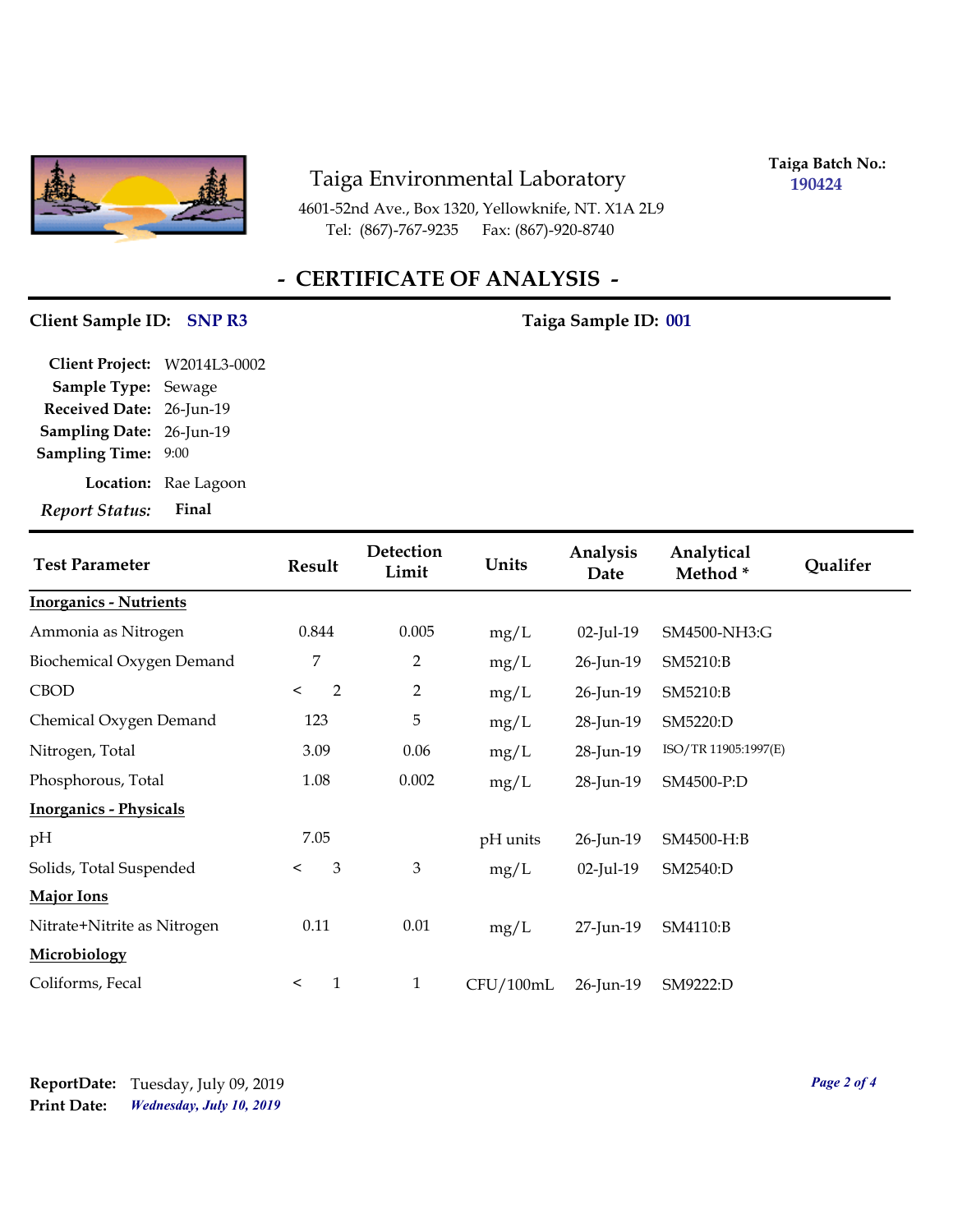

**Taiga Batch No.: 190424**

4601-52nd Ave., Box 1320, Yellowknife, NT. X1A 2L9 Tel: (867)-767-9235 Fax: (867)-920-8740

## **- CERTIFICATE OF ANALYSIS -**

#### Client Sample ID: SNP R4 Taiga Sample ID: 002

| <b>Report Status:</b>           | Final                |
|---------------------------------|----------------------|
|                                 | Location: Rae Lagoon |
| <b>Sampling Time:</b>           | 9:00                 |
| <b>Sampling Date: 26-Jun-19</b> |                      |
| Received Date: 26-Jun-19        |                      |
| Sample Type: Sewage             |                      |
| Client Project: W2014L3-0002    |                      |

| <b>Test Parameter</b>         | Result                      | Detection<br>Limit | Units     | Analysis<br>Date | Analytical<br>Method* | <b>Qualifer</b> |
|-------------------------------|-----------------------------|--------------------|-----------|------------------|-----------------------|-----------------|
| <b>Inorganics - Nutrients</b> |                             |                    |           |                  |                       |                 |
| Ammonia as Nitrogen           | < 0.005                     | 0.005              | mg/L      | 02-Jul-19        | SM4500-NH3:G          |                 |
| Biochemical Oxygen Demand     | 3                           | 2                  | mg/L      | 26-Jun-19        | SM5210:B              |                 |
| <b>CBOD</b>                   | $\ensuremath{\mathfrak{Z}}$ | 2                  | mg/L      | 26-Jun-19        | SM5210:B              |                 |
| Chemical Oxygen Demand        | 96                          | 5                  | mg/L      | 28-Jun-19        | SM5220:D              |                 |
| Nitrogen, Total               | 1.29                        | 0.06               | mg/L      | 28-Jun-19        | ISO/TR 11905:1997(E)  |                 |
| Phosphorous, Total            | 0.041                       | 0.002              | mg/L      | 28-Jun-19        | SM4500-P:D            |                 |
| <b>Inorganics - Physicals</b> |                             |                    |           |                  |                       |                 |
| pН                            | 6.92                        |                    | pH units  | 26-Jun-19        | SM4500-H:B            |                 |
| Solids, Total Suspended       | 32                          | 3                  | mg/L      | 02-Jul-19        | SM2540:D              |                 |
| <b>Major Ions</b>             |                             |                    |           |                  |                       |                 |
| Nitrate+Nitrite as Nitrogen   | 0.14                        | 0.01               | mg/L      | 27-Jun-19        | SM4110:B              |                 |
| <b>Microbiology</b>           |                             |                    |           |                  |                       |                 |
| Coliforms, Fecal              | $10\,$                      | 10                 | CFU/100mL | 26-Jun-19        | SM9222:D              |                 |